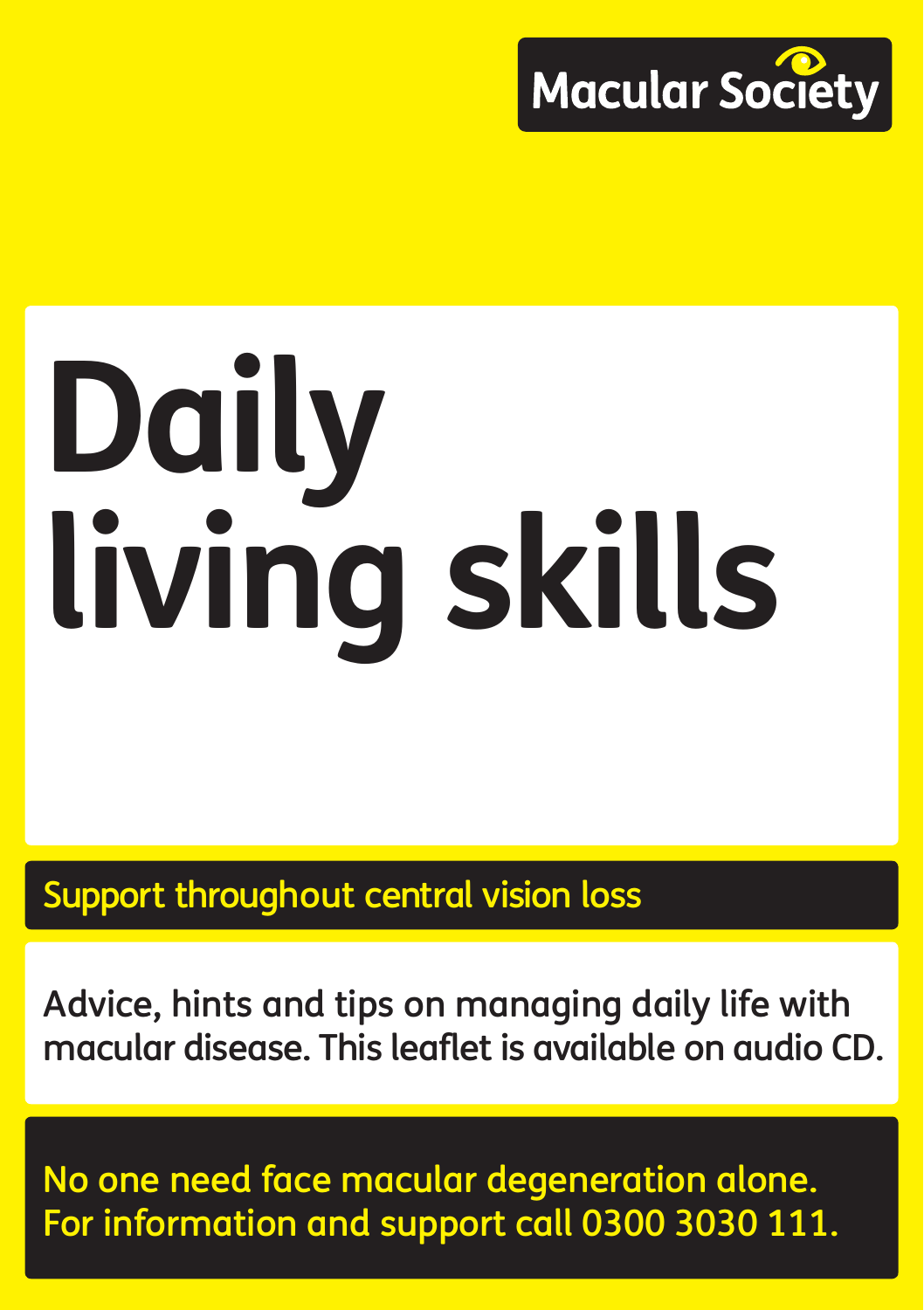If you have macular disease it can feel as though you are on your own. In fact there is a lot of support available.

Remember, even if you cannot be treated for your macular condition, you will not lose all your sight. Peripheral, side vision, is not affected. People with macular conditions often find things take longer than before but, by learning new tricks and habits, they are able to manage very well.

Many of the hints and tips in this leaflet are from our members – they are the experts

on living with macular disease!

- Make the lighting in your home bright and even. Reduce glare wherever possible. Use task lighting to highlight what you are working on. Plain, pale decor reflects light into the room. Often, improving lighting and reducing glare is enough. See our leaflet Lighting.
- Make the most of aids like non-slip mats, reading stands and magnifiers.
- Use 'talking' equipment such as microwaves, watches,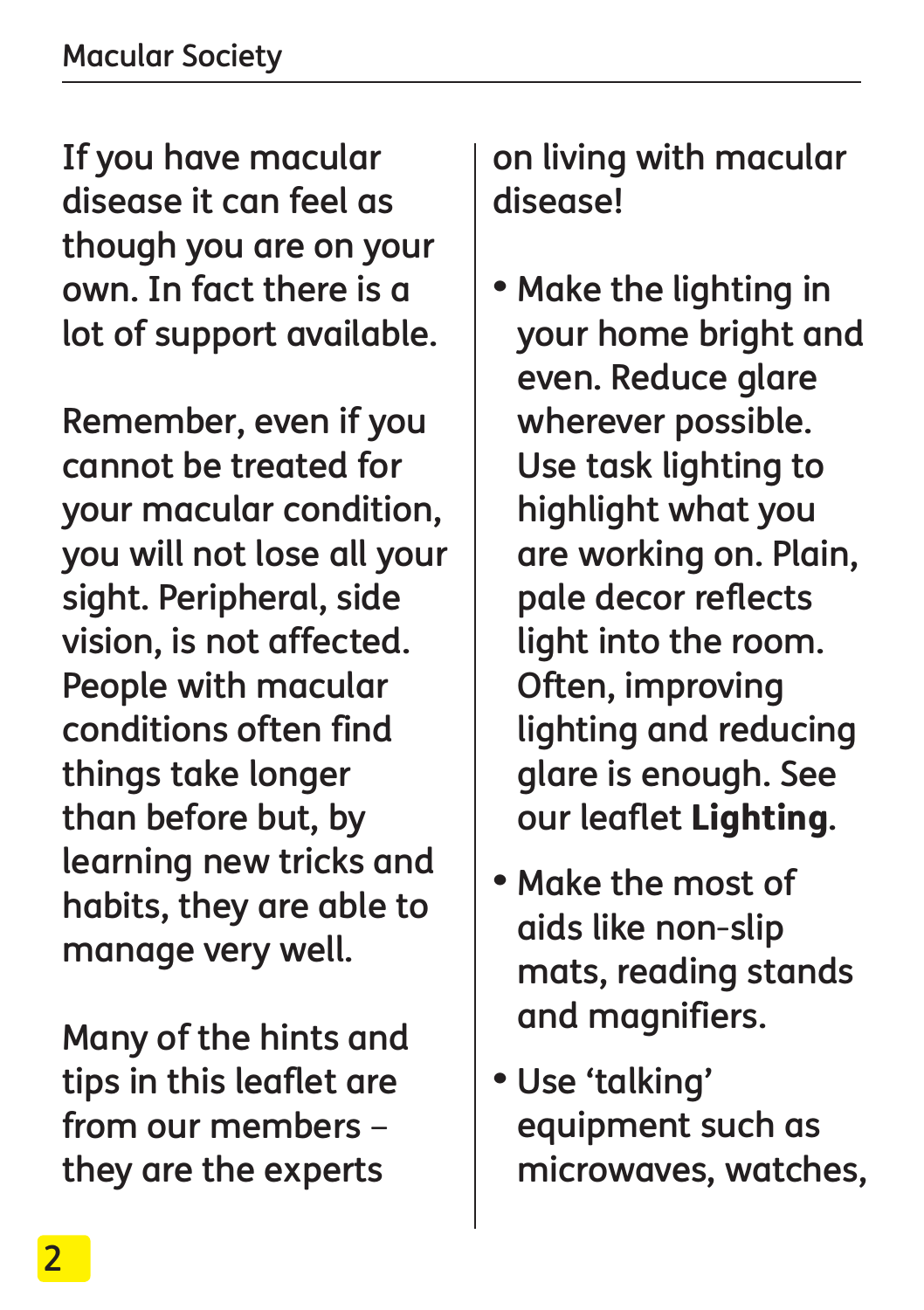scales, timers and audible items like bath temperature alerts.

• Large face clocks, watches and mobile phones are easier to see.

Use contrasting colours to make it easier to differentiate items. For example:

- Paint window and door frames a different colour from the walls
- Use different coloured chopping boards for different food types
- Contrast crockery with tablecloths so they are easier to see



**Use task lighting and contrasting colour in the kitchen.**

- Wrap brightly coloured tape around the handles of utensils and tools to make them easier to find
- Use raised coloured stickers to mark the most used setting on appliances like the oven and washing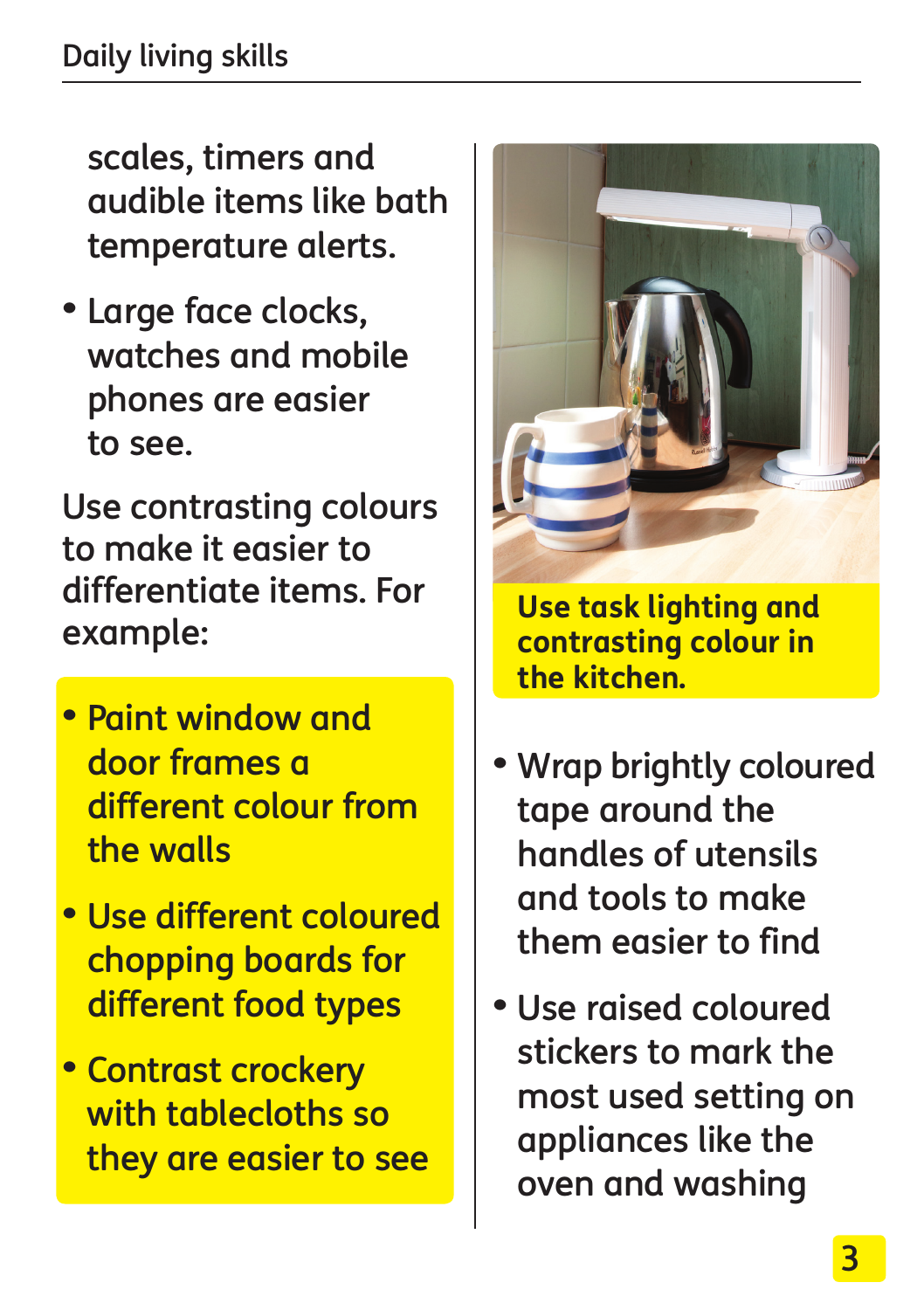machine or to find a keyhole or the buttons on the radio.

You can also use them to mark the central '5' on a telephone keypad so you can navigate to other numbers.

These bump-on stickers are widely available from organisations such as RNIB or the Partially Sighted Society.



- Use a liquid level indicator when pouring drinks and put the cups on a tray to contain spills.
- An easy way to tell which is the shampoo bottle and which is the conditioner is to put an elastic band round one of them.
- Use a clothes peg to keep your shoes in pairs. It makes wearing one brown shoe and one black one less likely!
- Use a thick black felt tip pen and write in bigger letters to help you see your own writing. Try using yellow paper – some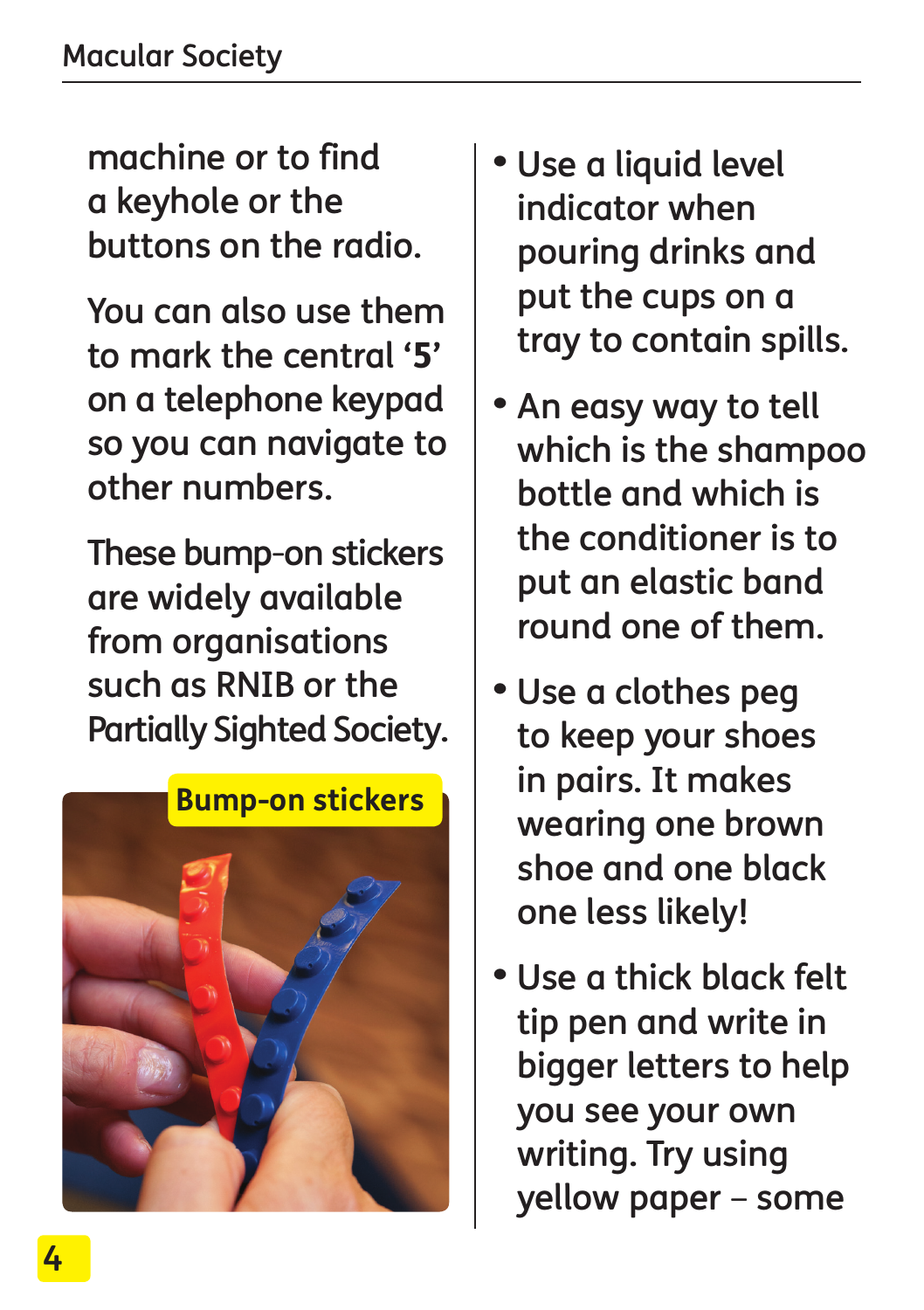people find this easier to see.

- A writing frame can help keep lines of writing straight and a signature guide helps when signing documents.
- Keep a pocket dictation machine by the telephone to record messages.
- Hi-tech equipment such as e-readers, smart phones, ipads, computers and closed circuit television readers can help you read, and manage your written work, access information and keep in touch with friends

and family. Large keyboards and audio software can help you make the most of your computer.

- Consider carrying a symbol cane. This is a short white stick which indicates that you have a visual impairment. Not everyone wants to carry one all the time but they fold up and are useful in situations where you might want help such as in a shop or at a bus stop.
- In general, telling people you have a visual impairment because of macular disease will help them understand more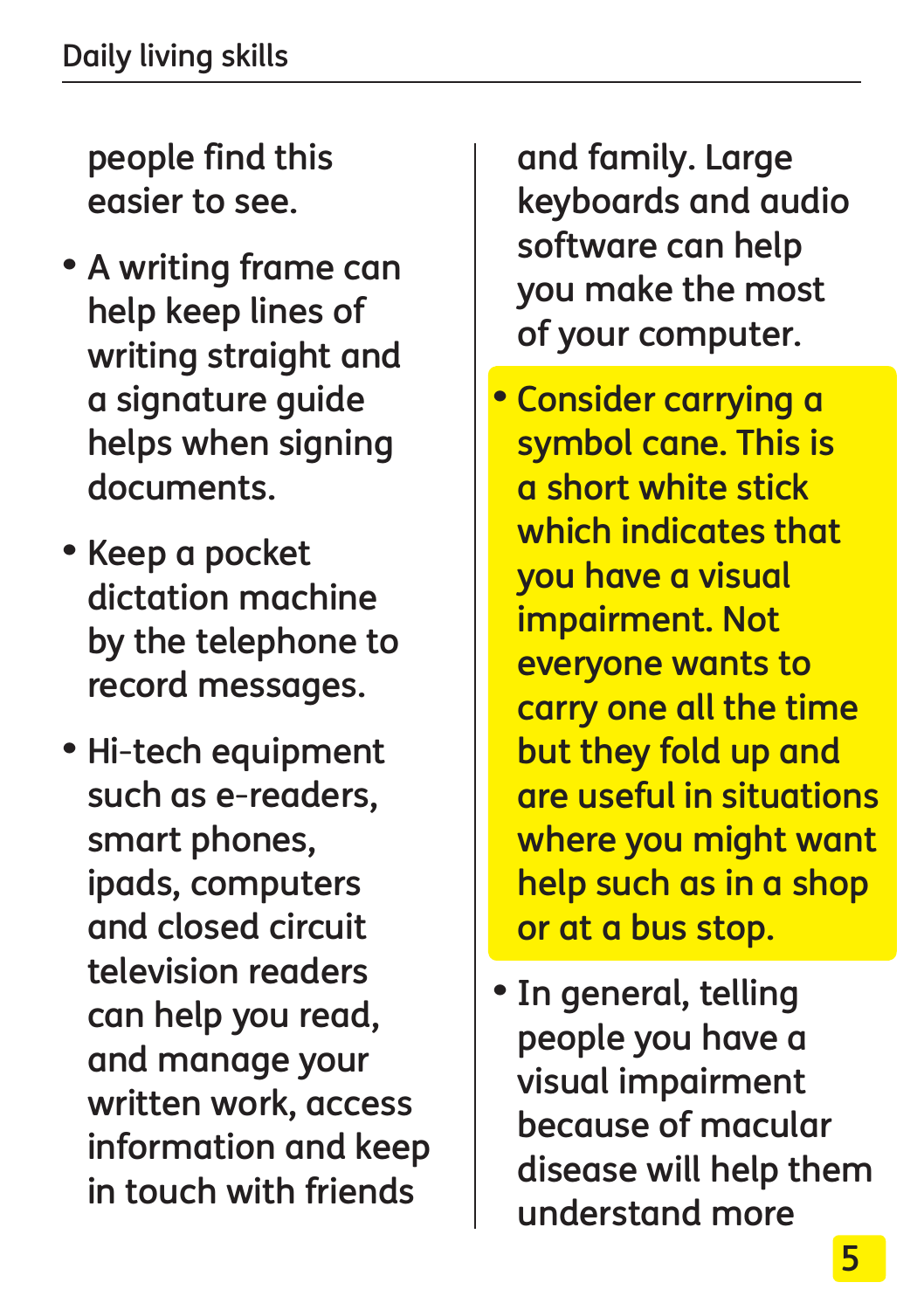about it and can make your life easier.

For example, people with macular disease often worry that they will accidentally walk past friends without recognising them, perhaps upsetting them. Letting people know will help avoid misunderstandings.

• There are ways to tell when it's safe to cross the road at a pedestrian crossing. Some crossings make a bleeping noise. Others have a small cone-shaped bump under the control button box that spins when it's safe to cross. Others have a

vibrating plate under the control box.

• You don't automatically have to stop driving if you have a macular condition. However, if you are diagnosed with it in both eyes you must inform the DVLA.

If you need to stop driving and are registered as sightimpaired you may be entitled to travel discounts. Find out more from our Driving leaflet (MS005).

• Books, newspapers and magazines are available in large print or audio formats.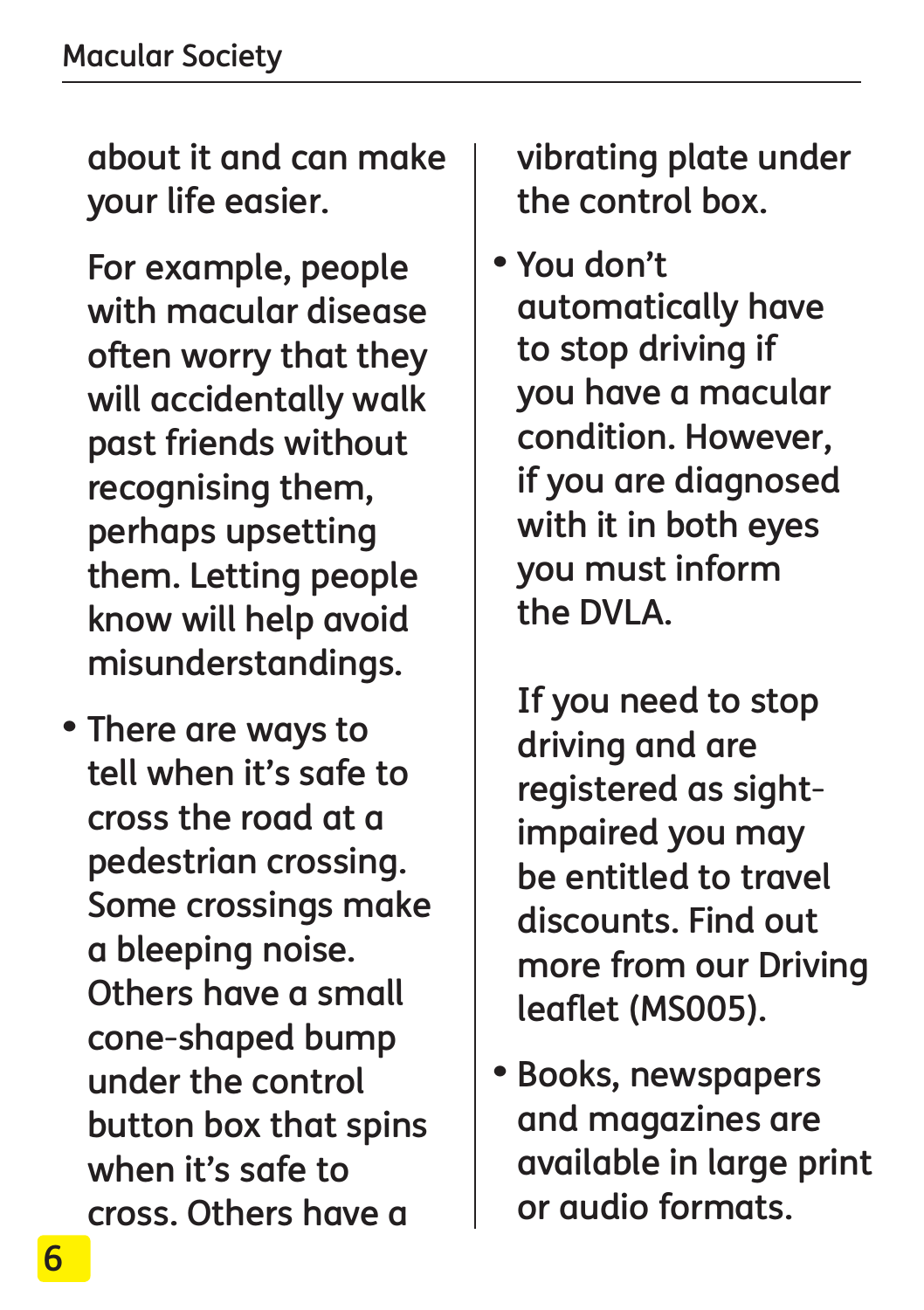- Adapting the way you watch TV or upgrading your set might improve your viewing.
- In Touch is a BBC Radio 4 programme. It features items on many aspects of dealing with sight loss including benefits, new treatments and special events. Tune in every Tuesday at 8.40pm.

## Support and rehabilitation

Sometimes you need more than just everyday tips. There are many services offering advice tailored to your personal needs and we strongly recommend

that you make use of them.

### Health services

Some eye clinics have an Eye Clinic Liaison Officer (ECLO) or similar role. They work with people coming to terms with sight loss and their family or friends who also need to adjust to this change.

ECLOs can give invaluable advice on all matters relating to sight loss, from information about your condition to helping you identify support services to suit you.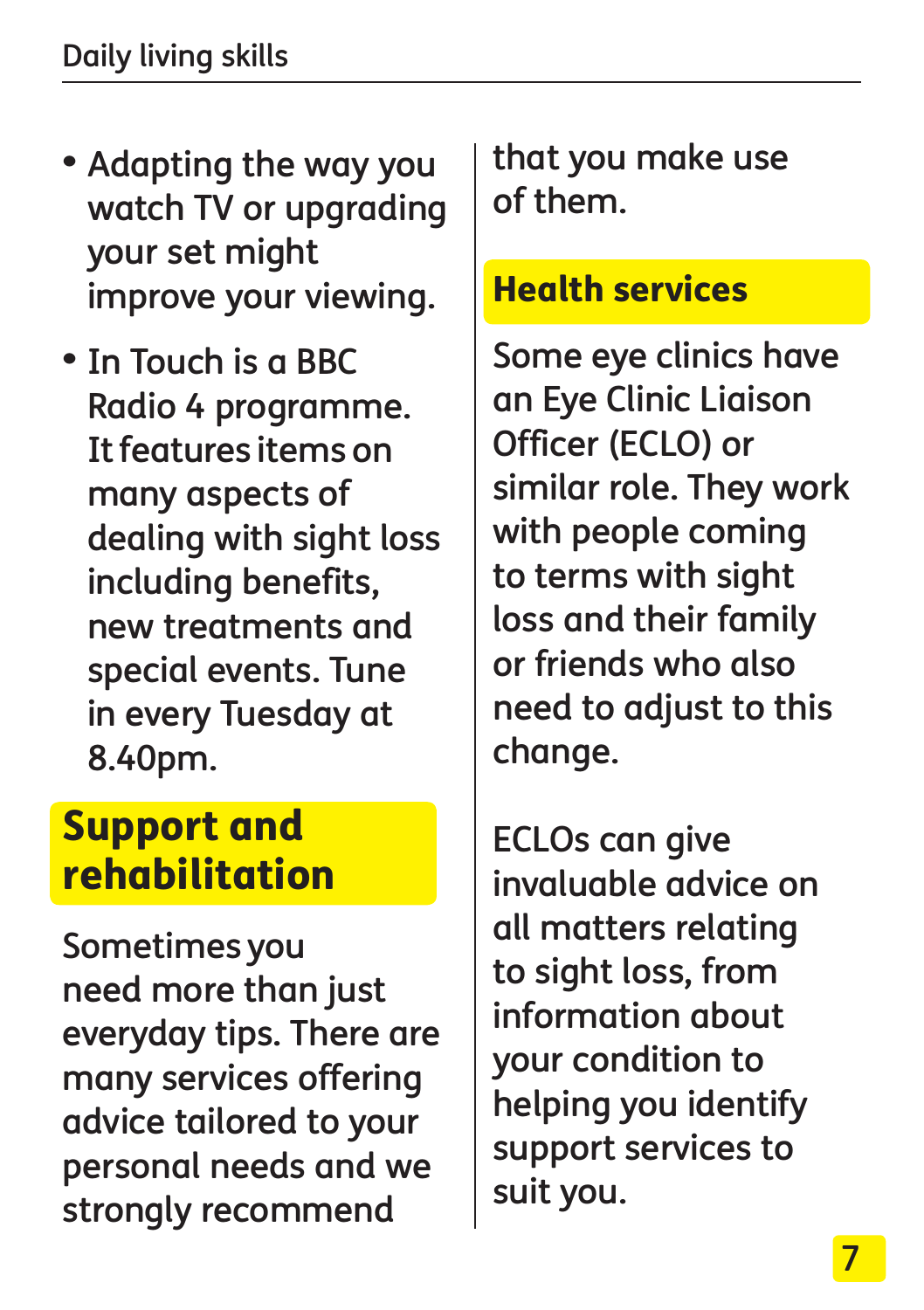ECLOs give you the chance to talk things through with someone who is not directly involved in your changing situation. Some are seen by appointment, others you can see by just dropping in.

It is a good idea to have a low vision assessment. This will help you decide whether things like optical magnifiers will be useful to you and help you learn to use them. You can be shown how to use your vision more effectively.

In some areas you can refer yourself to a low vision service for an

assessment, in others you will be referred by your consultant, optician, ECLO or GP.

## Sensory Services

Sensory teams are part of your local council's Adult Services. They specialise in helping people with sight and/ or hearing loss to remain independent and safe. They may visit you at home to assess your individual needs and can advise you about benefits, lighting and low vision equipment.

They can also suggest techniques to help you get around in and out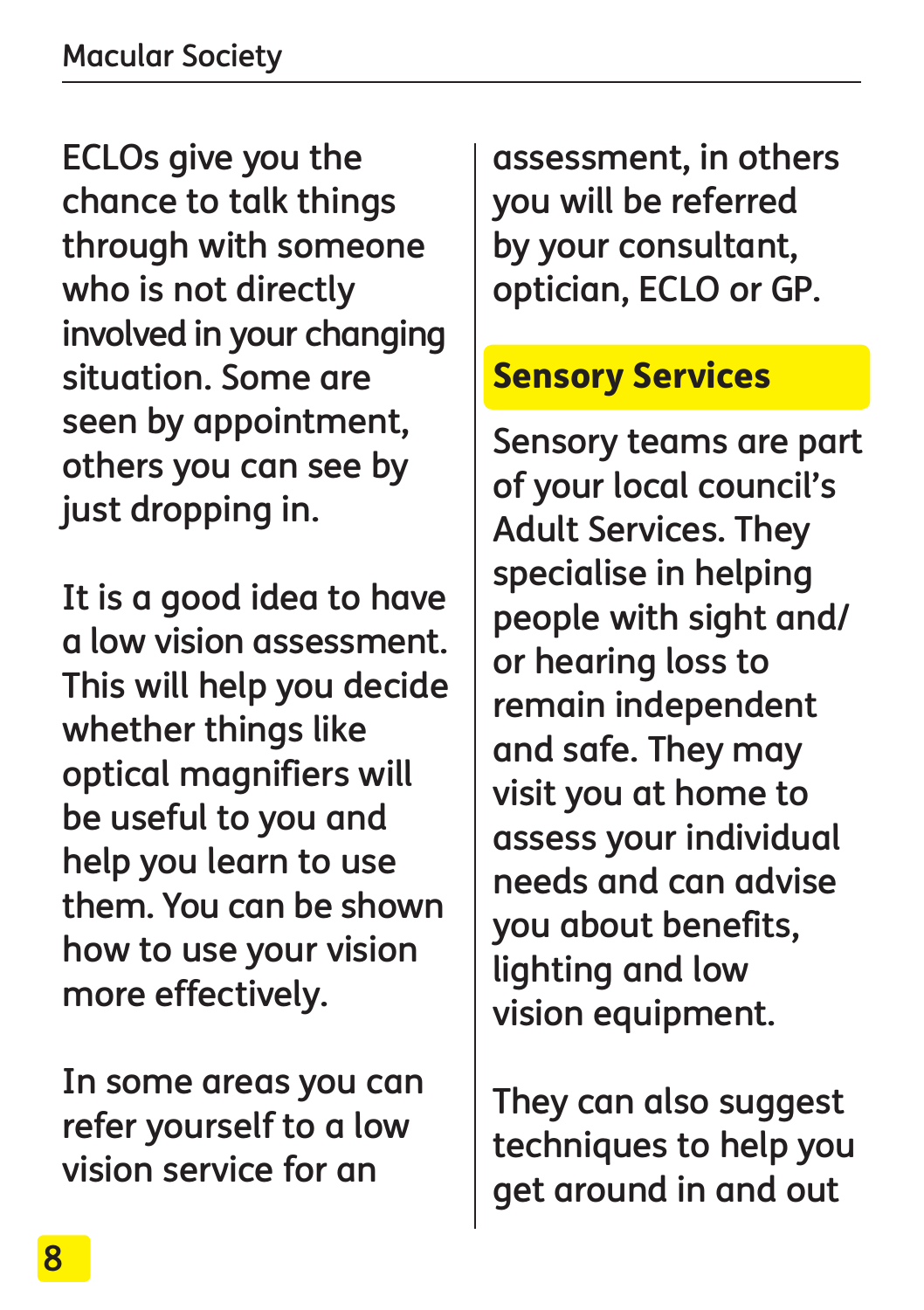of the home, taking care of your appearance, preparing food and taking medicines.

#### Local sight loss societies

Many areas have local societies that offer help and advice to people with sight loss. They may have a resource centre where you can try out and buy aids and equipment.

The RNIB has leaflets about daily living skills and a catalogue of helpful products.

0303 123 9999

www.rnib.org.uk

The Partially Sighted Society has information and products to help with daily living.

0844 477 4966

www.partsight.org.uk info@partsight.org.uk

AbilityNet runs computer training courses for people with a visual impairment.

0800 269 545

www.abilitynet.org.uk enquiries@abilitynet. org.uk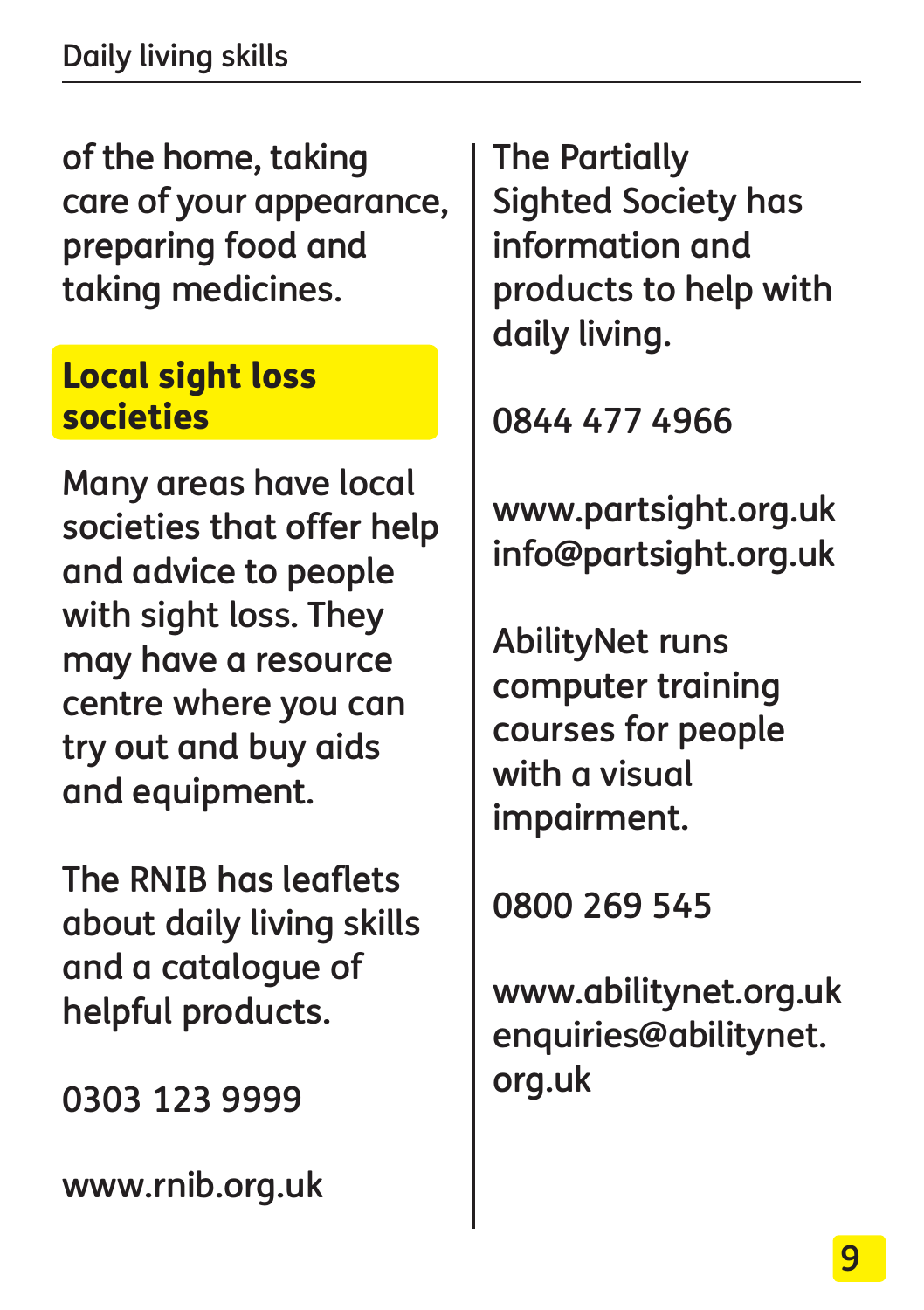## How we can help

We are the national charity for anyone affected by central vision loss. We provide free information and support to improve lives today. We fund research so that one day we can overcome macular disease.

You don't have to be a Society member to use our services. We provide:

Helpline – confidential advice and information on all aspects of macular disease, including diagnosis, treatment and living with central vision loss. 0300 3030 111 Monday to Friday 9am – 5pm help@ macularsociety.org

Counselling – It's natural to feel upset or angry when you're told you have a macular condition. Many people find it helps to talk, in confidence, to a professional counsellor.

Support Groups – we have a network of almost 300 local groups.

Befriending – Having a macular condition can leave you feeling isolated especially if it's hard to get out and about. Your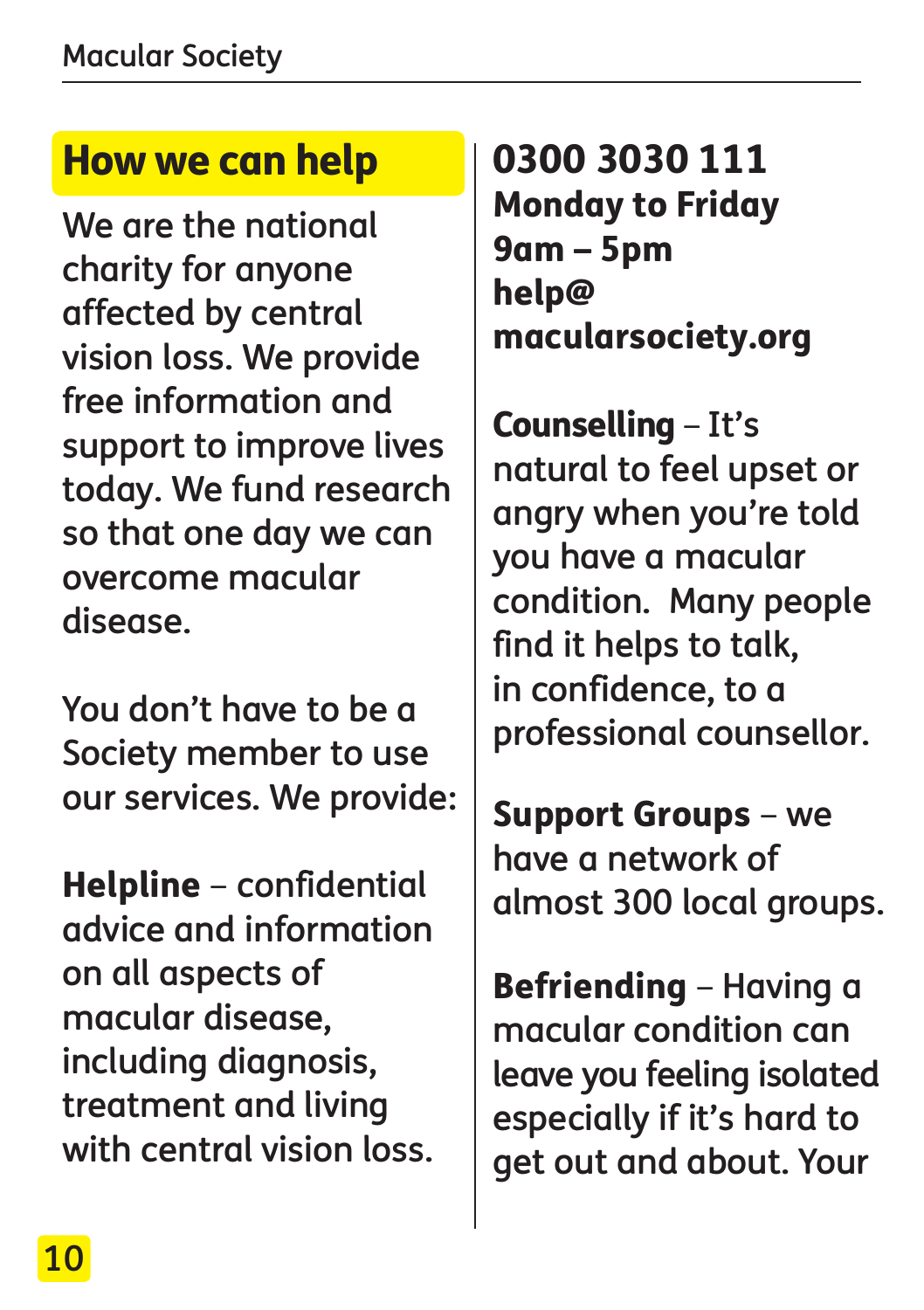dedicated befriender will telephone regularly for a friendly, social chat about anything you like including, but not always, macular disease.

Advocacy – help accessing treatments.

Skills for seeing – training to make best use of remaining sight.

Treatment buddy – chat to people who've had treatment by injection for support and advice.

#### Charles Bonnet buddy

– chat to others who've experienced visual hallucinations as a result of a macular condition.

## Join us

Many people join the Macular Society so that they can make a difference.

Your support now will give desperately needed help to people losing their sight.

To join today call

01264 350 551

info@ macularsociety.org

and be part of a campaign for better care and fund research to find a cure.